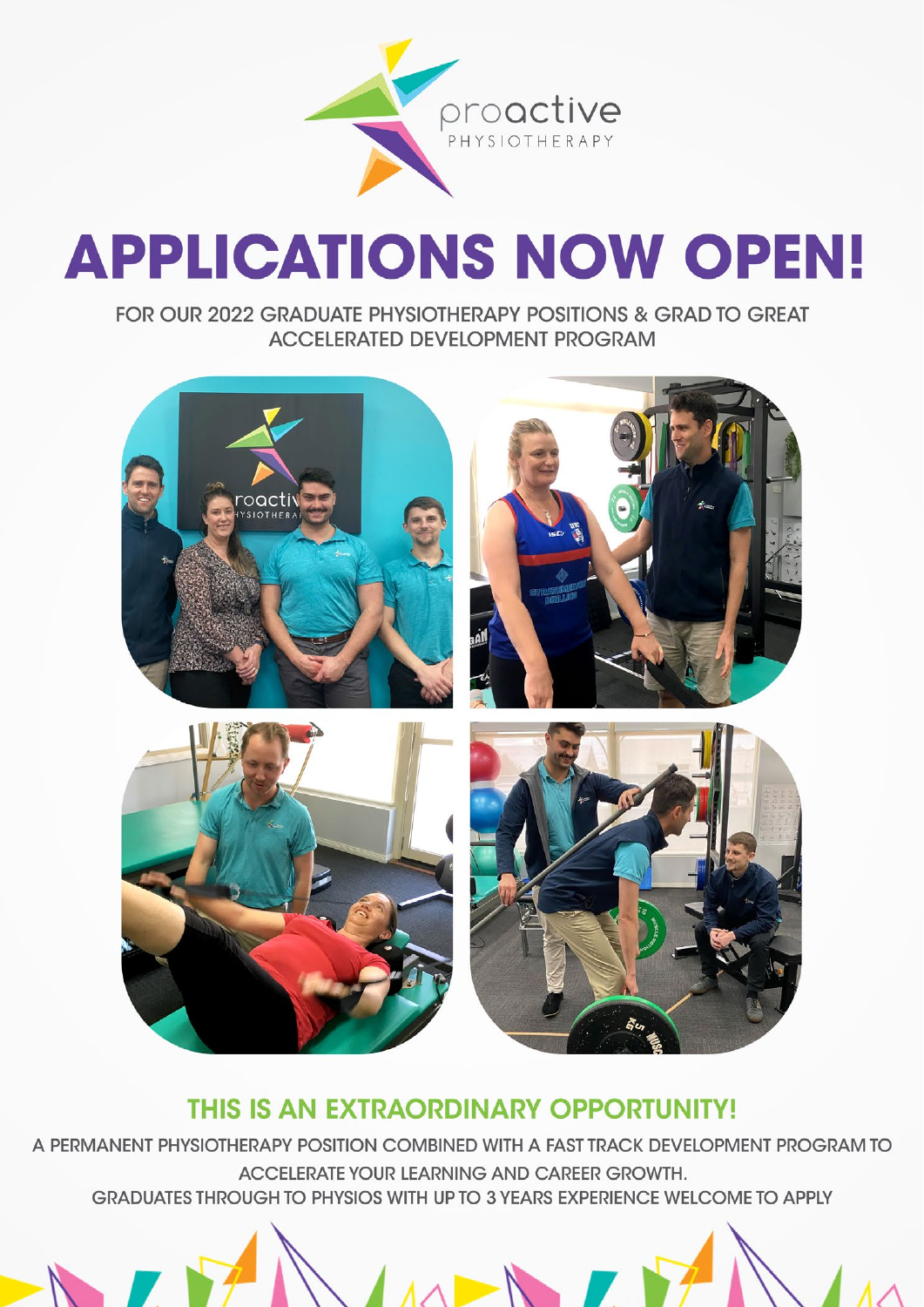

If so, you will be:

- Incredibly passionate about helping transform people's health so that they can live their best life!
- Relentless in your pursuit of excellence, willing to stretch beyond your comfort level
- Constantly seeking to grow yourself, personally and professionally
- Excited by new challenges and have a sense of **adventure and fun**



The Grad to Great program has been designed with the graduates experience at front of mind. We know the importance of building a rock solid foundation at the start of your career. It is your big chance to sharpen your skill set and set yourself up for the rest of your career. Herein lies the key of the program. Throughout the Grad to Great program you will be exposed to many different forms of musculoskeletal therapy care so that you can build your breadth as well as depth of practice. Additionally, the Grad to Great program enables you to have great perspective of your clients 'health journey' and also develop a strong sense of where your individual skills are best suited, so you can continue to launch into your ideal career path.

The dangers of a poor grounding early in your career are well storied: lack of professional development, no personal development, clinicians getting pigeon holed into niche areas, bad habits forming, loss of passion for for the profession leading to burnout. The stats of new graduates dropping out of their professions is alarming and the Grad to Great program specifically aims to address all of these issues: Longer appointment times, significant and ongoing professional development, 'open door' question policy, personal mentoring, not to mention assistance to build your ideal list and accompanying skillset.

Importantly, the Grad to Great program has a significant mentoring and mindset component. This offers you the opportunity to expose yourself to different ideas and invest in yourself personally as well as professionally. We know the first few years in the workforce are a massive change in lifestyle, and having support and guidance to help navigate this time to set up your future is an incredibly valuable component of the program.

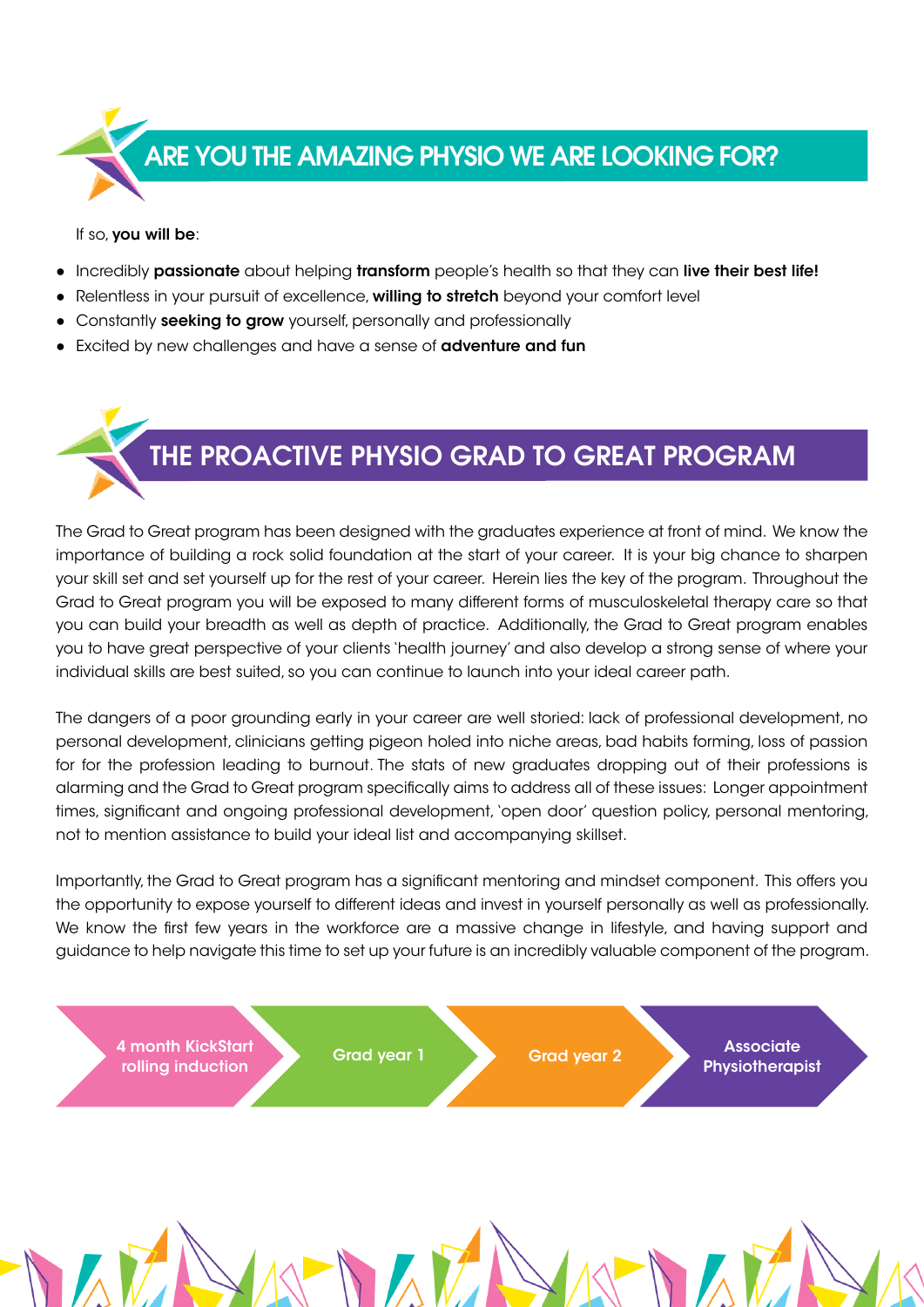

The Grad to Great training program has been designed so that you become a leader in the field.

The Pillars of the program are:

#### Professional development

A structured, comprehensive and high input program of quality information and learning that leads to you becoming an outstanding clinician with a 21st century skill set

#### **Mentoring**

- 1:1 weekly mentoring based on your identified personal and professional goals to help you get to where you want to go in your career and life
- Mindset coaching It is well established that your attitude will dictate your outcome. Work with an open minded mentor who will challenge you to make sure you maximise your potential!

#### Kickstart rolling induction

- Initial 4 month in depth rolling induction into the profession as well as the clinic.
- Gain clarity and insight into your career so that you can set yourself up for success
- Accelerate your progress with go-to technical and soft skills that give you immediate confidence to deal with any situation or clinical presentation

#### Buddy system

Be paired with a recent graduate to lean in on their learnings and have another person for support as well as a senior therapist and mentor

#### Content includes:

- How to interact with clients to build rock solid relationships so that you become the Physio that everyone wants to see
- Learn how to deliver great consults and know how frequently to book in clients so they see amazing outcomes
- How to motivate clients to buy in to your treatment plans so that they can see out a full treatment journey, fully recover and achieve their desired outcome + create life long positive behaviour change!
- Develop world class handling and assessment skills
- Weekly hour long group PD sessions covering topics such as exercise and movement, strength and conditioning, manual therapy, Pilates, journal reviews, course presentations, case presentations + more
- Weekly hour long 1:1 mentor sessions focusing on your clinical and non-clinical goals. Build your nonclinical nous so you can thrive in life!
- KickStart induction over 4 months which progressively helps you build your professional identity so that you have clarity and focus with your career and life
- 'Open door' questions policy have access at all times, even during consult if you need to ask a question
- Access to our online library of clinical articles and resources
- How to build your professional relationships and referrer network
- Extensive education regarding the Workcover system so you can navigate it expertly and help workers get fantastic outcomes
- Learn how to run a fun and progressive exercise class that combines Clinical Pilates with Strength and Conditioning exercises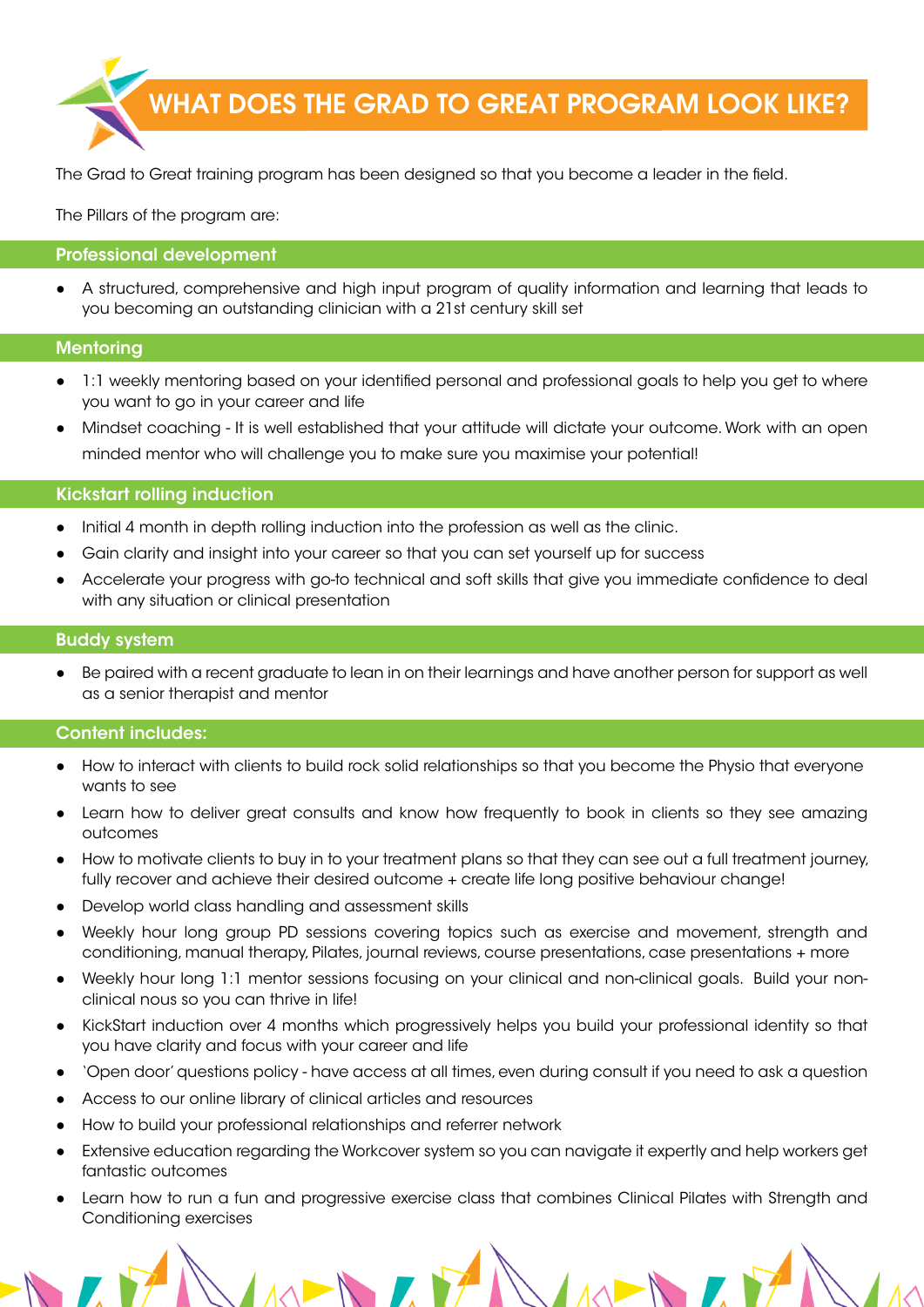- Attend onsite workplace rehabilitation and early intervention sessions to see ergonomics, manual handling and how musculoskeletal care works 'in the field' first hand
- Attend and observe orthopaedic surgery
- Sit in with other allied health providers who we are linked with to increase your breadth of health knowledgebase
- Access to a local young professionals network
- Access our \$1500 yearly PD funding



When I was considering my first job as a Physio I was weighing up so many things I didn't know my left from my right. Not only was I unsure about Private Practice vs Hospital, I was weighing up location as well. Now, almost a year later, I couldn't be happier. As soon as I met Ben and visited the clinic I knew I was onto a winner.

As a new grad I knew whether I went private or public I wanted to be somewhere that I would be supported and get mentored. Proactive Physio delivers that and more. I feel like a part of a tight knit group and a valuable member of not only the team but the broader community.

When thinking about mentoring at the start of the year, I thought it would be great to just have someone I could ask questions of every once in a while. Well, let me just say, early days being able to speak to a Senior Physio not only that day but often during a troublesome consult, was so invaluable.

As the year has progressed the level of ongoing support has been a massive bonus not only with clinical guidance, but also non-clinical. I feel supported as I can continue developing not only my physio skills but also my "soft skills". My communication and time management abilities are polar opposite to what they were when I began my physio journey and now I couldn't imagine have started that journey anywhere else." TOM LEWIS



PROACTIVE PHYSIOTHERAPY GRADUATE PHYSIOTHERAPIST



### We value honesty so our expectations are clear:

- You are passionate about being a great Physio
- You love helping people transform their health and want an amazing career
- A thirst for learning and development
- You go the extra mile to develop yourself learning is an active process!
- Open mindedness and adaptability
- You are team oriented and value being part of a close knit unit
- Willingness to get in and 'get your hands dirty'
- You bring a 'can-do' attitude, are willing to get outside your comfort zone, are solution focused and like to have a bit of fun on the way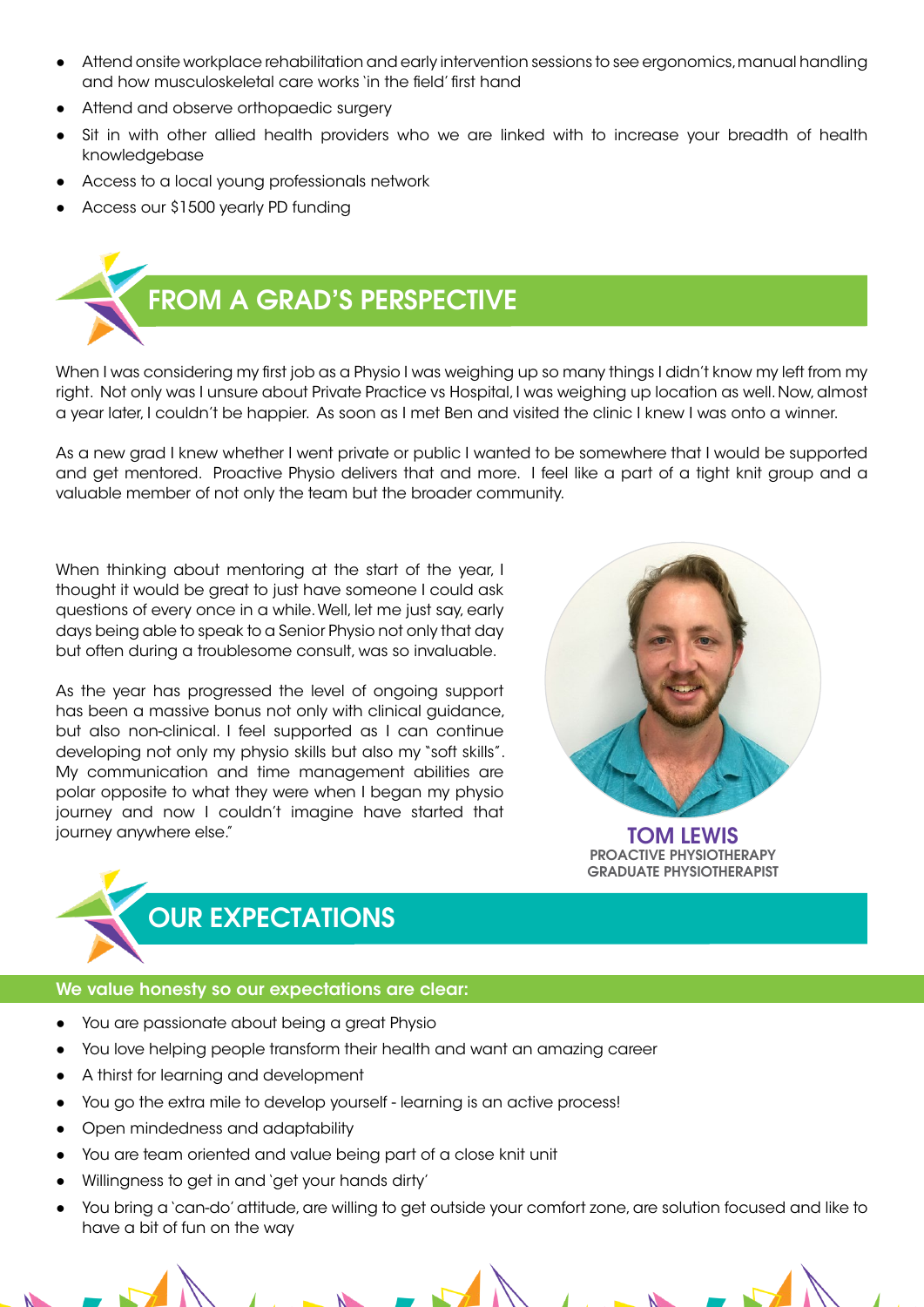

There are multiple career pathways at Proactive Physiotherapy and we pride ourselves on having open and ongoing dialogue about where it is you want to go with your life. We work with you to build a career path that is as individual as you are so that you are thriving in work and life!



Don't be boring - Get out of the city! No doubt some people will be challenged by this, but getting out of your comfort zone is where all the growth happens. The lifestyle that Cobram and the Murray River brings is second to none. More sunshine and blue sky days than most of Australia, the beautiful contrasts of all 4 seasons, rivers, lakes, wineries, camping, wood fires, sport, fresh air and the outdoor life. Not to mention NO TRAFFIC and the opportunity to live within 5 minutes of your work. As well as our close knit and friendly team, a young professionals group plus a multitude of clubs and organisations in the area means that there is plenty of ways to network your way into the community.

There is so much to love about life in our area. If you have a passion for adventure, fun and an outdoor life, then Cobram and the Murray River is the perfect way to live it!

For those that do have family networks in the city (Melbourne is only 3 hours drive), or other parts of Australia, we're more than happy to work with you to create opportunities for long weekends etc so that you can get back to loved ones, catch up and tell them about the great things that you have been doing.